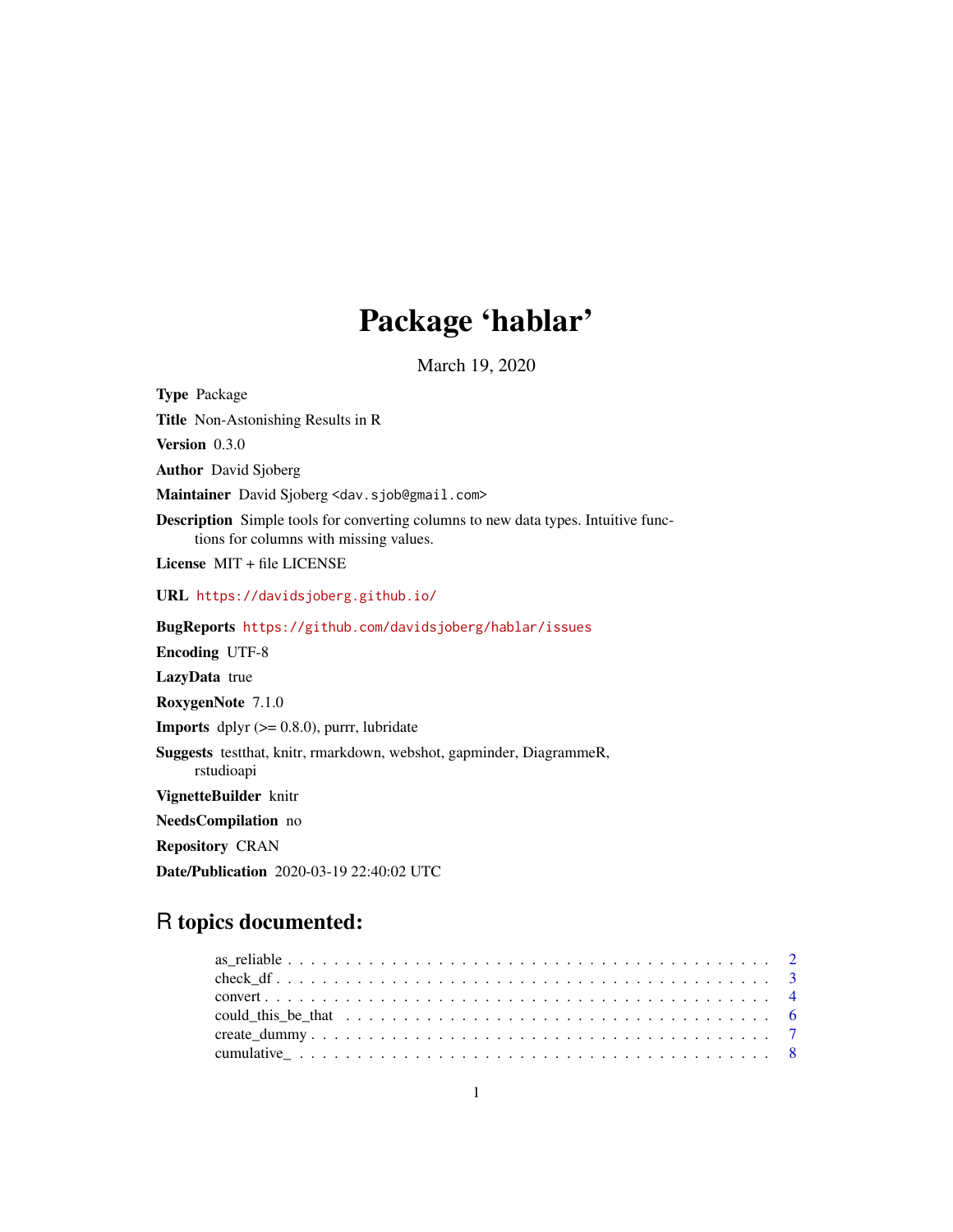## <span id="page-1-0"></span>2 as\_reliable assets are  $\frac{1}{2}$  as  $\frac{1}{2}$  as  $\frac{1}{2}$  as  $\frac{1}{2}$  as  $\frac{1}{2}$  as  $\frac{1}{2}$  as  $\frac{1}{2}$  as  $\frac{1}{2}$  as  $\frac{1}{2}$  as  $\frac{1}{2}$  as  $\frac{1}{2}$  as  $\frac{1}{2}$  as  $\frac{1}{2}$  as  $\frac{1}{2}$  as  $\frac{1}{2}$  as  $\$

| Index |                                                                                                                  | 23 |
|-------|------------------------------------------------------------------------------------------------------------------|----|
|       |                                                                                                                  |    |
|       |                                                                                                                  |    |
|       |                                                                                                                  |    |
|       |                                                                                                                  |    |
|       |                                                                                                                  |    |
|       |                                                                                                                  |    |
|       |                                                                                                                  |    |
|       |                                                                                                                  |    |
|       | n_unique count unique elements $\ldots \ldots \ldots \ldots \ldots \ldots \ldots \ldots \ldots \ldots \ldots 12$ |    |
|       |                                                                                                                  |    |
|       |                                                                                                                  |    |
|       |                                                                                                                  |    |
|       |                                                                                                                  |    |

as\_reliable *Reliable conversion to another data type*

#### Description

Support functions for the convert function. These functions coerces vectors to a new data type, e.g. as.numeric except that it converts factors to character first. See [convert](#page-3-1) for more information.

#### Usage

```
as_reliable_num(.x, ...)
as_reliable_int(.x, ...)
as_reliable_lgl(.x, ...)
as_reliable_dte(.x, origin = "1970-01-01", ...)
as_{reliable_dtm(.x, origin = "1970-01-01", tz = "European/London", ...}as_reliable_int(.x, ...)
as_reliable_lgl(.x, ...)
as_{reli}able_dte(x, origin = "1970-01-01", ...)as_{reli}beliable_dtm(.x, origin = "1970-01-01", tz = "Europe/London", ...)
```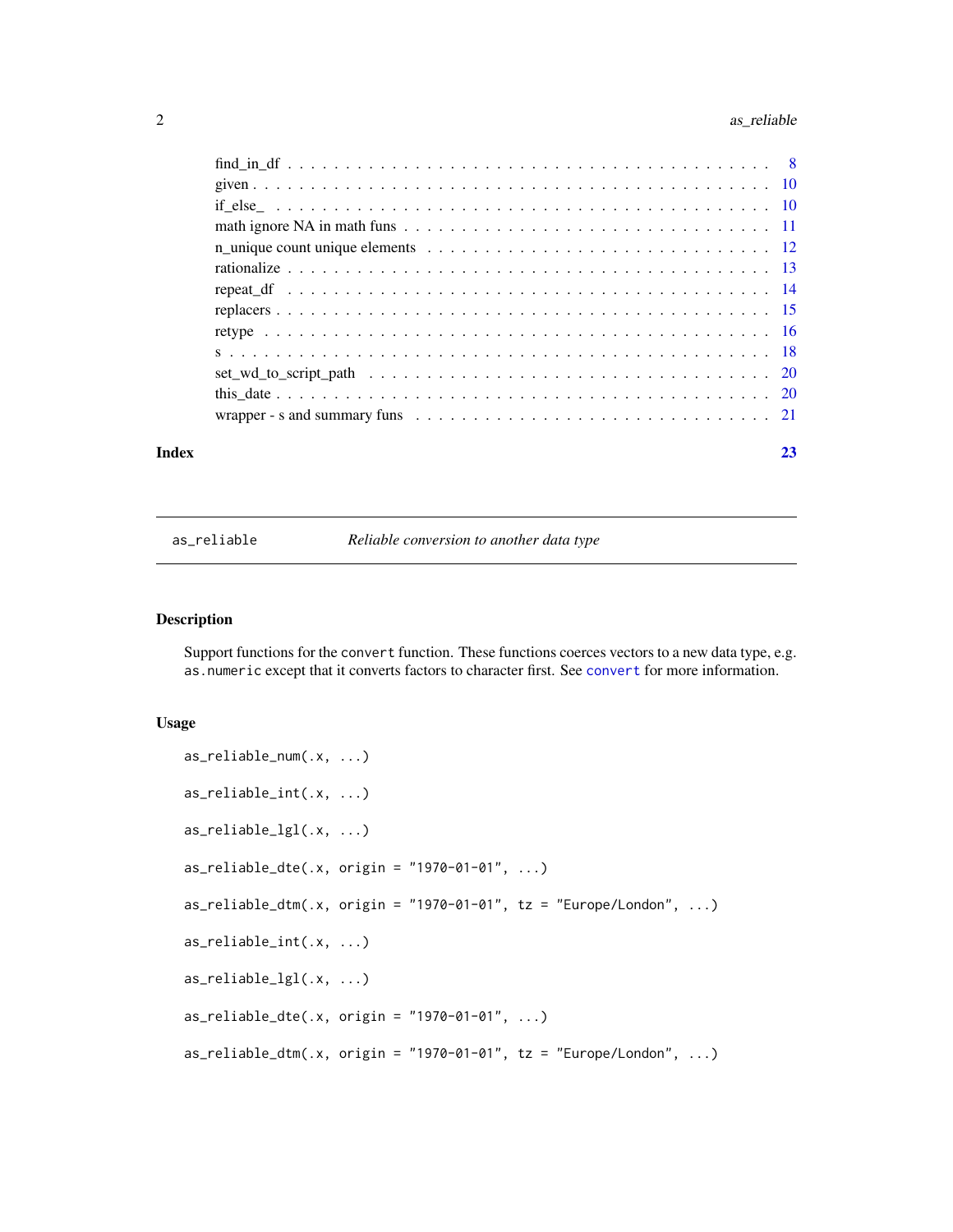#### <span id="page-2-0"></span>check\_df 3

#### Arguments

| $\cdot$ X | vector                                                                  |
|-----------|-------------------------------------------------------------------------|
| .         | additional arguments                                                    |
| origin    | argument to set origin for date/date time.                              |
| tz        | argument to set time zone for date/date time. Default is Europe/London. |

## Value

vector

## See Also

vignette("convert"), vignette("hablar")

#### Examples

```
x <- as.factor(c("1", "3.5"))
as_reliable_num(x)
x <- as.factor(c("9", "7"))
as_reliable_int(x)
x <- as.factor(c("1", "0"))
as_reliable_lgl(x)
```
## <span id="page-2-1"></span>check\_df *Special checks*

## Description

Returns TRUE if data frame have the specified special cases. For example, find\_duplicates() returns TRUE if any rows are duplicates. If variables are passed to the function then TRUE or FALSE is returned for those variables.

#### Usage

```
check_duplicates(.data, ...)
check_na(.data, ...)
check_irrational(.data, ...)
check_nan(.data, ...)
check_inf(.data, ...)
check_complete_set(.data, ...)
```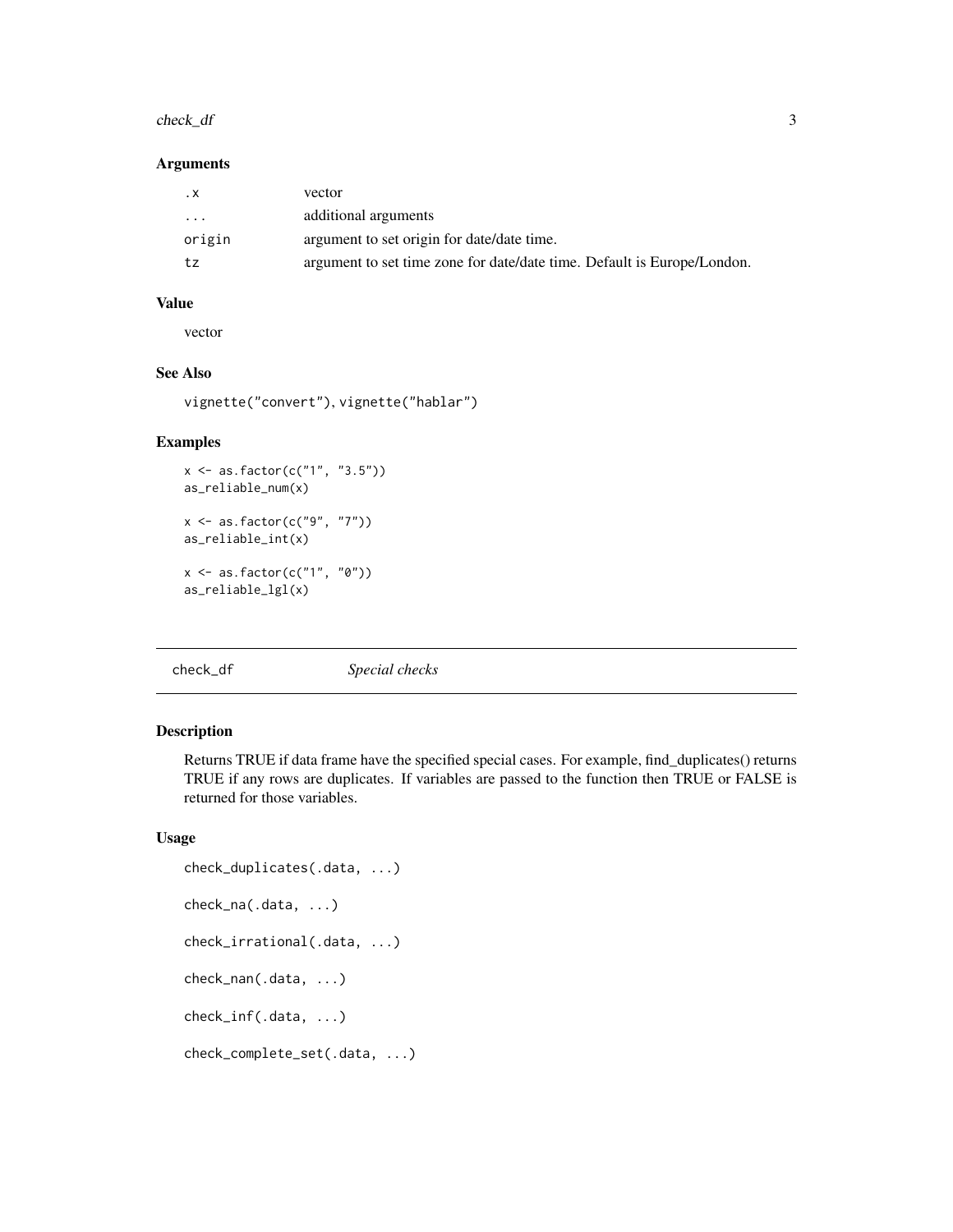<span id="page-3-0"></span>4 converted and  $\sim$  converted and  $\sim$  converted and  $\sim$  converted and  $\sim$  converted and  $\sim$  converted and  $\sim$  converted and  $\sim$  converted and  $\sim$  converted and  $\sim$  converted and  $\sim$  converted and  $\sim$  converted a

#### Arguments

| .data    | a data frame                                                           |
|----------|------------------------------------------------------------------------|
| $\cdots$ | variables that should be considered. If empty, all variables are used. |

## Details

irrational values are Inf and NaN. 'check\_complete\_set' tests if all combinations of elements exists in the data frame.

## Value

TRUE or FALSE

## See Also

[find\\_in\\_df](#page-7-1) to return rows instead of TRUE or FALSE. vignette("s"), vignette("hablar")

## Examples

```
## Not run:
df \le data.frame(a = c("A", NA, "B", "C", "C"),
                 b = c(7, 8, 2, 3, 3),
                 c = c(NA, 1, NaN, 3, 2),stringsAsFactors = FALSE)
# Returns FALSE because there is no duplicates
df %>% check_duplicates()
# Returns TRUE because there is duplicates in column a through b
df %>% check_duplicates(a:b)
# Returns FALSE because there is no NA column b
df %>% check_na(b)
# Returns TRUE because there is no NaN column c
df %>% check_nan(c)
## End(Not run)
```
<span id="page-3-1"></span>convert *Convert data type of columns*

#### Description

Convert data type of columns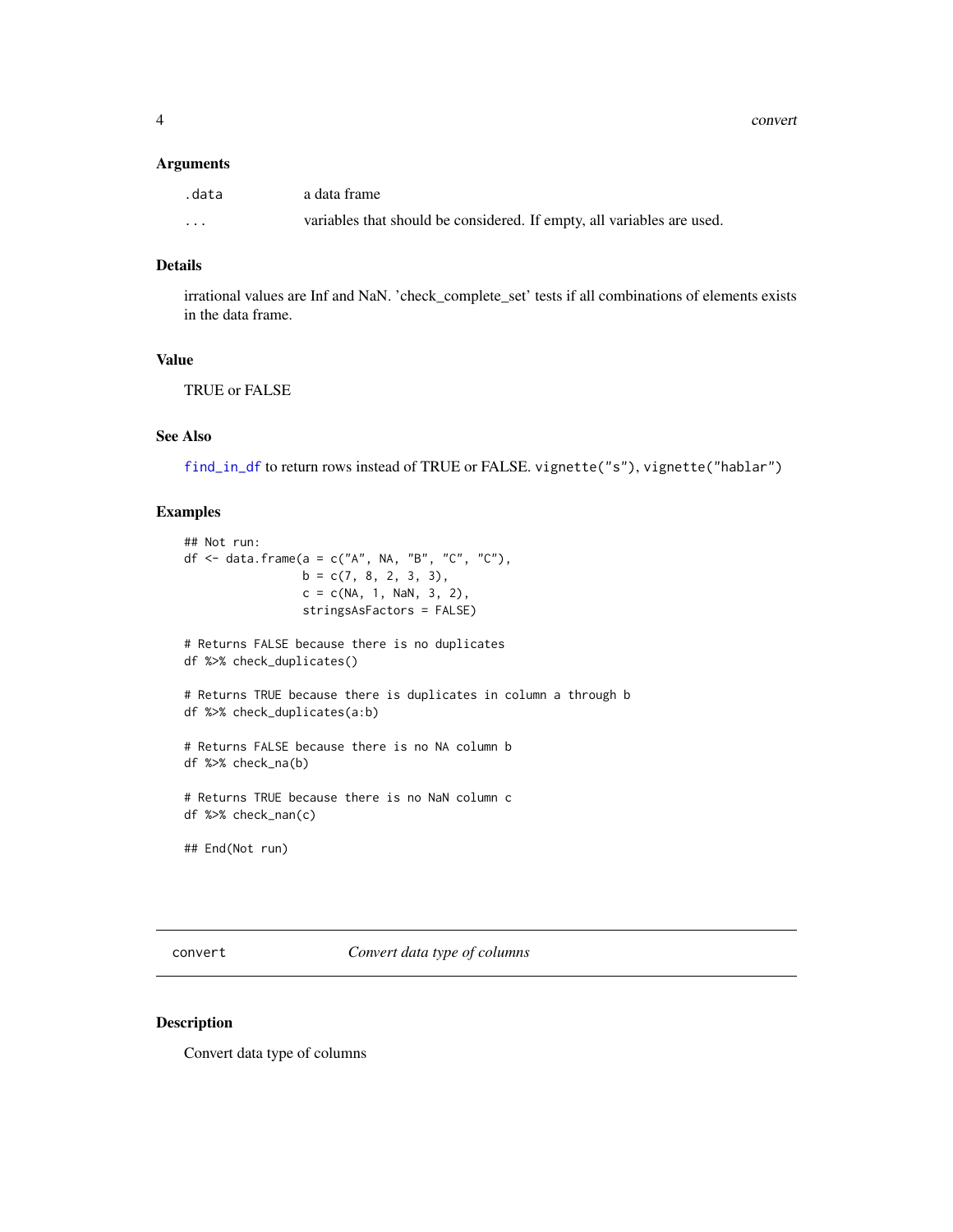convert 5

## Usage

 $num(..., .args = list())$  $chr(..., .args = list())$  $lgl(..., .args = list())$  $int(..., .args = list())$  $dbl(..., .args = list())$  $fct(..., .args = list())$  $dtm(\ldots, \text{ args} = list())$  $dte(..., .args = list())$ convert(.x, ...)

## Arguments

| $\cdots$ | Scoping functions, see details                   |
|----------|--------------------------------------------------|
| .args    | extra argument to be passed to support function. |
| . х      | A data.frame                                     |

## Value

a tbl data frame

## See Also

```
vignette("convert"), vignette("hablar")
```
### Examples

```
## Not run:
```

```
# Change one column to numeric and another to character
mtcars %>%
  convert(num(gear),
         chr(mpg))
```

```
# Changing multiple data types on multiple columns
mtcars %>%
  convert(int(hp,
              wt),
         fct(qsec,
              cyl,
```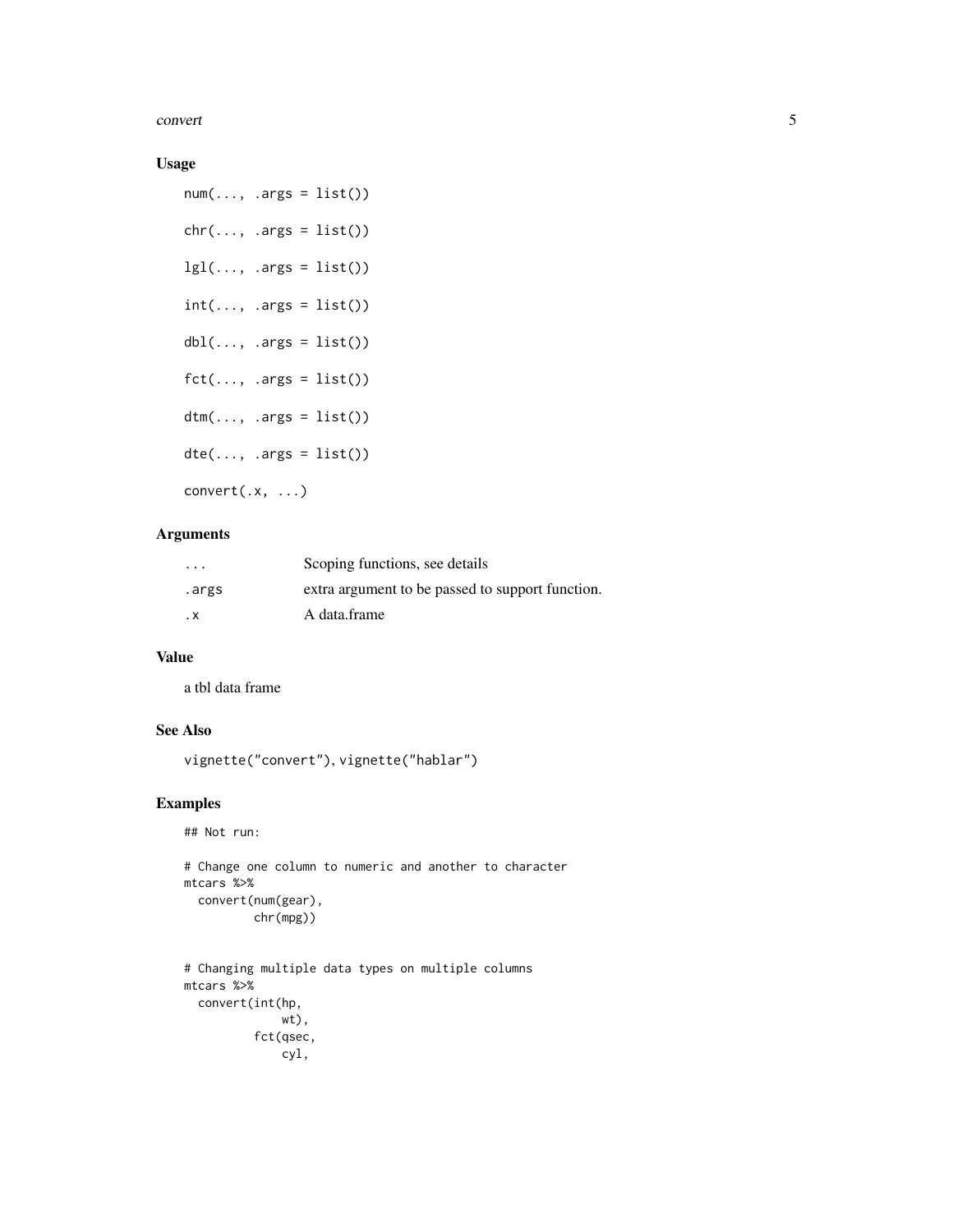drat))

```
# Also works with tidyselect convenience functions
mtcars %>%
  convert(int(vs:carb),
          fct(last_col()))
```
## End(Not run)

could\_this\_be\_that *Tests is a vector could be of another data type*

## Description

Tests if vector could be a another data type without errors.

#### Usage

```
could_chr_be_num(.x)
could_chr_be_int(.x)
could_num_be_int(.x)
could_chr_be_dtm(.x)
could_dtm_be_dte(.x)
```
#### Arguments

.x vector of the data type that should be tested.

#### Details

The name logic of could\_chr\_be\_num should be interpreted as: Could this character vector be a numeric vector? The same logic goes for all functions named could\_this\_be\_that.

## Value

TRUE or FALSE

#### See Also

vignette("s"), vignette("hablar")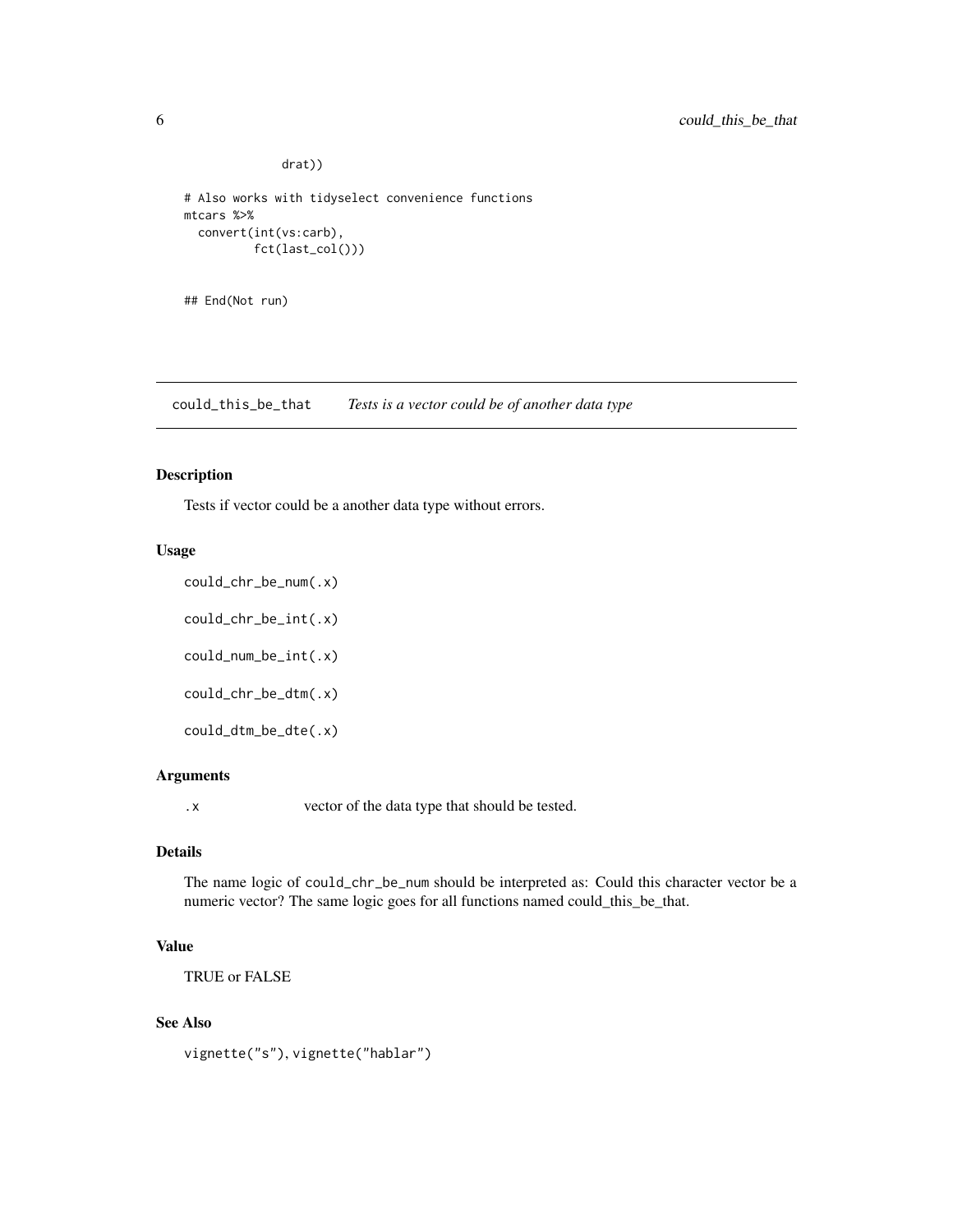## <span id="page-6-0"></span>create\_dummy 7

#### Examples

```
x \leq -c("1", "3", "7")could_chr_be_num(x)
could_chr_be_int(x)
x <- c("abc", "3", "Hello world")
could_chr_be_num(x)
x \leq -c(NA, "3.45", "5,98")could_chr_be_num(x)
could_chr_be_int(x)
x \le - as.numeric(c(3.45, 1.5))
could_num_be_int(x)
x \leftarrow as.numeric(c(7, 2))could_num_be_int(x)
```
create\_dummy *Create a simple dummy*

#### Description

Creates a vector of the integers 1 and 0. If condition is true it returns 1. If false 0. If condition returns NA it returns NA, if not explicitly not stated than NA should be replaced.

#### Usage

```
dummy(condition, missing = NA)
dummy_(condition, missing = 0L)
```
dummy\_(condition, missing = 0L)

## Arguments

| condition | a predicament                    |
|-----------|----------------------------------|
| missing   | a replacement if condition is NA |

#### Value

a vector of the integers 1, 0 and NA (if not dummy\_ is used).

## See Also

vignette("hablar")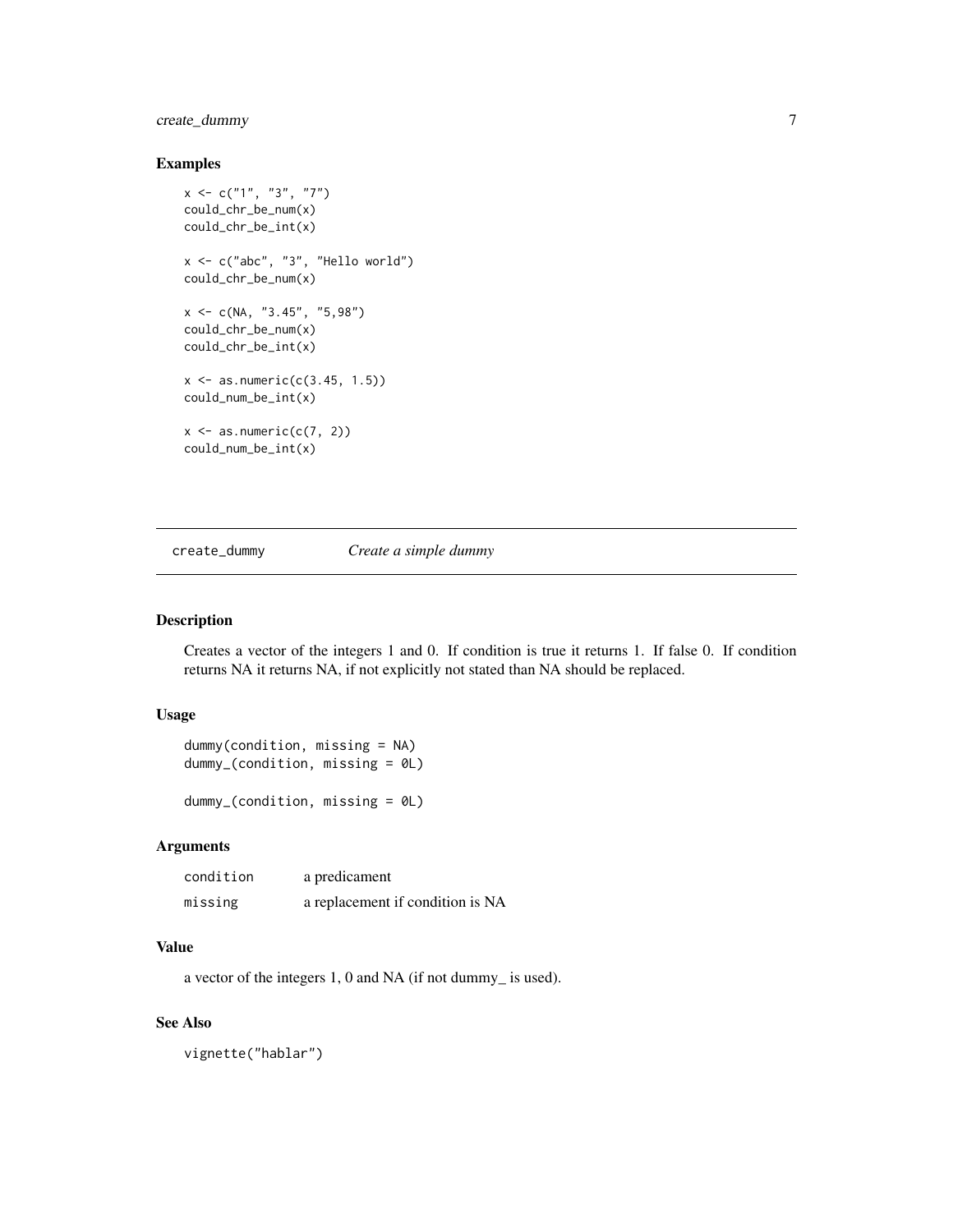## Examples

```
v <- c(10, 5, 3, NA, 9)
dummy(v > 5)
dummy<sub>-</sub>(v > 5)
```
cumulative\_ *cumulative\_*

#### Description

cumulative functions. 'cumsum\_' is the cumulative sum ignoring missing values. 'cum\_unique' counts the cumulative unique value including NA as ONE value. 'cum\_unique\_' ignores missing values

#### Usage

cumsum\_(.v, ignore\_na = TRUE) cummean\_(.v, ignore\_na = TRUE) cum\_unique(.v, ignore\_na = FALSE) cum\_unique\_(.v, ignore\_na = TRUE)

## Arguments

| $\cdot$ V | a vector                          |
|-----------|-----------------------------------|
| ignore_na | should missing values be ignores? |

#### Value

a vector

<span id="page-7-1"></span>find\_in\_df *Special filters*

## Description

Filters a data frame for special cases. For example, find\_duplicates() returns all rows that are duplicates. If variables are passed to the function then duplicates for those variables are returned.

<span id="page-7-0"></span>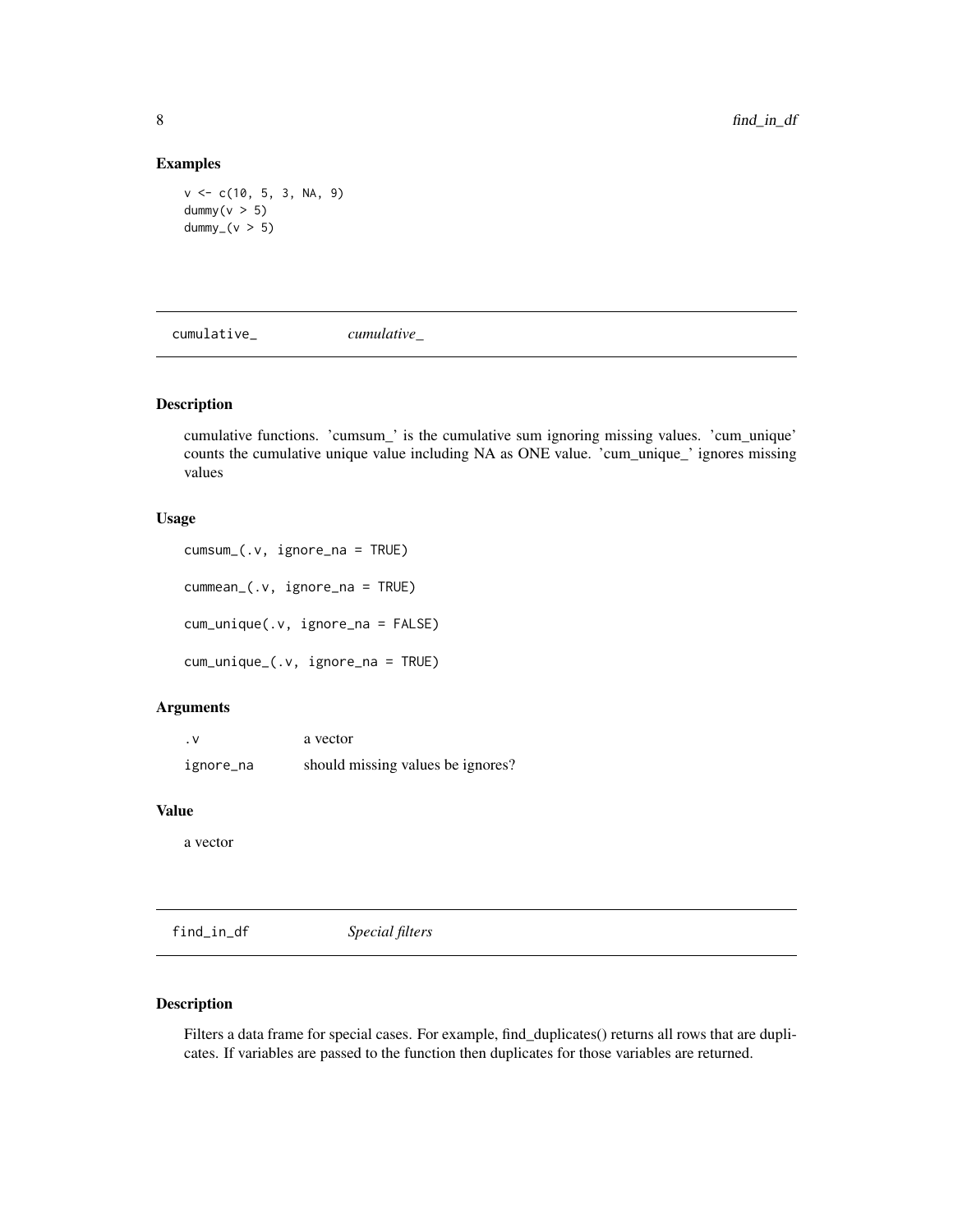<span id="page-8-0"></span>find\_in\_df 9

## Usage

```
find_duplicates(.data, ...)
find_na(.data, ...)
find_irrational(.data, ...)
find_nan(.data, ...)
find_inf(.data, ...)
```
## Arguments

| .data    | a data frame                                                           |
|----------|------------------------------------------------------------------------|
| $\cdots$ | variables that should be considered. If empty, all variables are used. |

## Details

irrational values are Inf and NaN

## Value

a filtered data frame

## See Also

vignette("s"), vignette("hablar")

[check\\_df](#page-2-1) to return TRUE or FALSE instead of rows.

## Examples

```
## Not run:
df <- data.frame(a = c("A", NA, "B", "C", "C"),
                 b = c(NA, 1, 1, 3, 3),c = c(7, 8, 2, 3, 3),
                 stringsAsFactors = FALSE)
# Returns duplicated rows
df %>% find_duplicates()
# Returns duplicates in specific variables
df %>% find_duplicates(b:c)
# Returns rows where NA in variable b
df %>% find_na(b)
## End(Not run)
```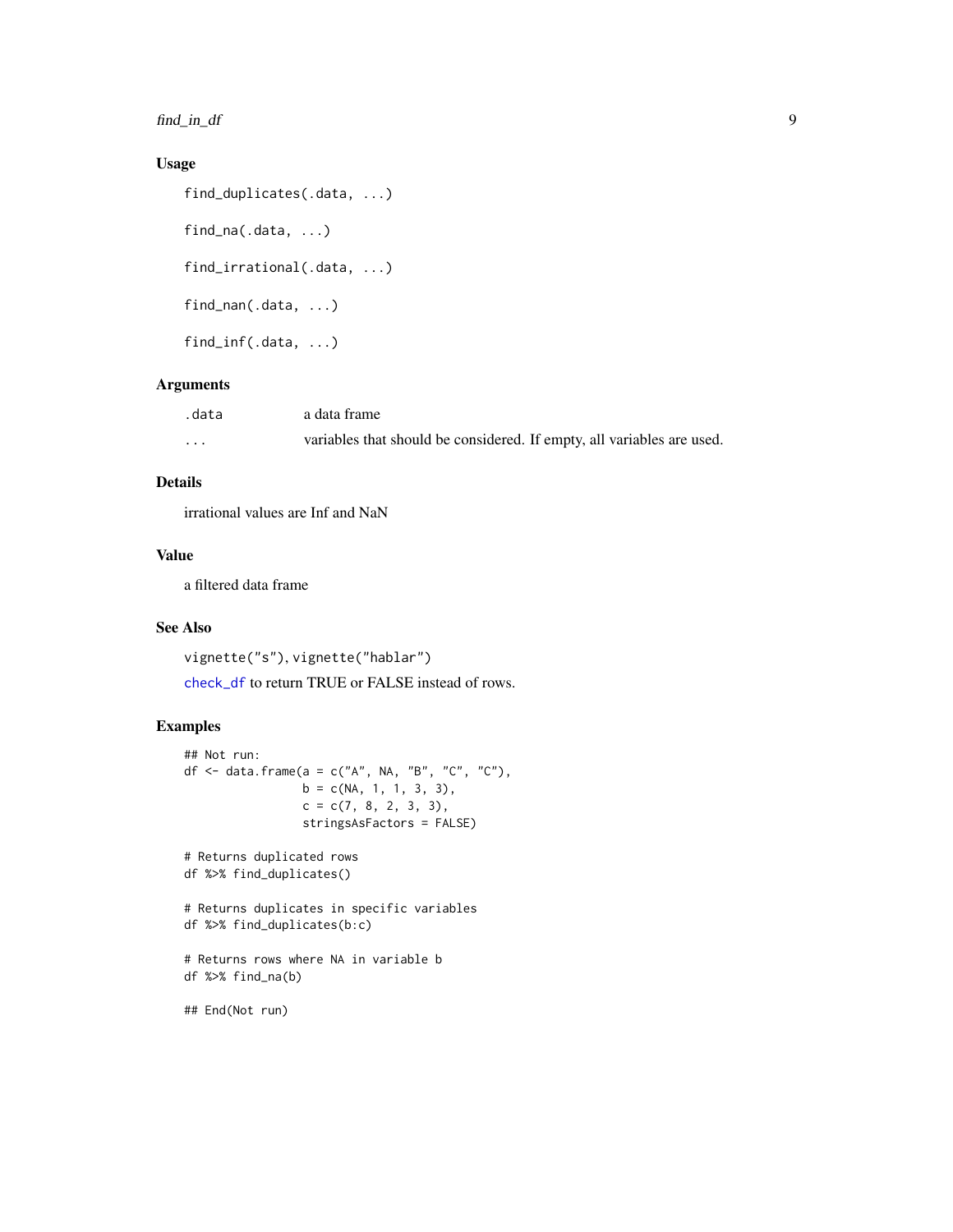<span id="page-9-0"></span>given *given*

#### Description

Simple function that filters a vector while helping with missing values. Replacing expression like  $x[x > 3 \&$  !is.null(x)]'

#### Usage

given(.x, .y, ignore\_na = FALSE)

given\_(.x, .y, ignore\_na = TRUE)

## Arguments

| . x       | the vector to filter            |
|-----------|---------------------------------|
| . у       | a logical vector to filter with |
| ignore_na | should NA be removed?           |

#### Value

a vector

if\_else\_ *if\_this\_else\_that\_*

#### Description

A vectorised if or else function. It checks that the true or false (or the optional missing) arguments have the same type. However it accepts a generic NA. Built upon dplyr's [if\_else()] function. The only difference is that the user do not have to specify the type of NA. if\_else\_ is faster than base [ifelse()] and a tad slower than dplyr's [if\_else()]. Attributes are taken from either true or false because one generic NA.

## Usage

```
if_else_(condition, true, false, missing = NULL)
```
#### Arguments

| condition | logical vector                                                                               |
|-----------|----------------------------------------------------------------------------------------------|
| true      | value to replace if condition is true. Must be same length as condition or 1.                |
| false     | value to replace if condition is false. Must be same length as condition or 1.               |
| missing   | optional. a replacement if condition returns NA. Must be same length as condi-<br>tion or 1. |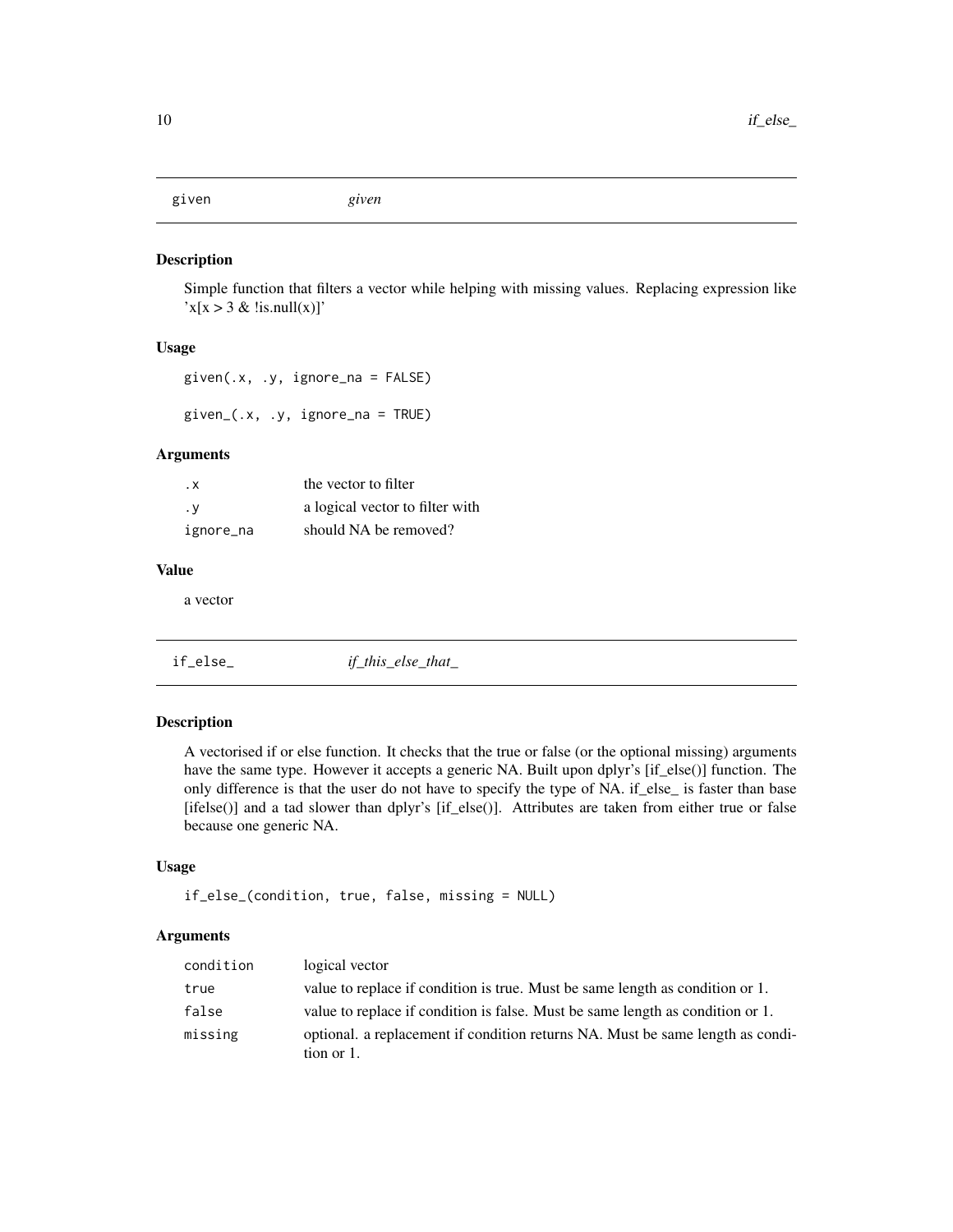## <span id="page-10-0"></span>Details

If the returning vector have attributes (e.g. for factors) it returns the attributes for the first nongeneric NA in the order true, false and then missing.

## Value

a vector

## See Also

```
vignette("s"), vignette("hablar")
```
## Examples

```
v <- c(TRUE, FALSE, TRUE, FALSE)
if_else_(v, "true", "false")
v <- c(TRUE, FALSE, NA, FALSE)
if_else_(v, 1, NA, 999)
```
math ignore NA in math funs *Ignore NA in math*

#### Description

Simplifying math functions are simple wrappers of math function  $(-+)$ . If any of the left-hand side or right-hand side is NA, Inf or NaN it returns any rational value, if there is any.

However, if the both values are irrational it returns NA. The result is then passed to the corresponding math function.

#### Usage

.x %minus\_% .y

.x %plus\_% .y

#### Arguments

| . х | numeric or integer element |
|-----|----------------------------|
| . у | numeric or integer element |

#### Value

a single value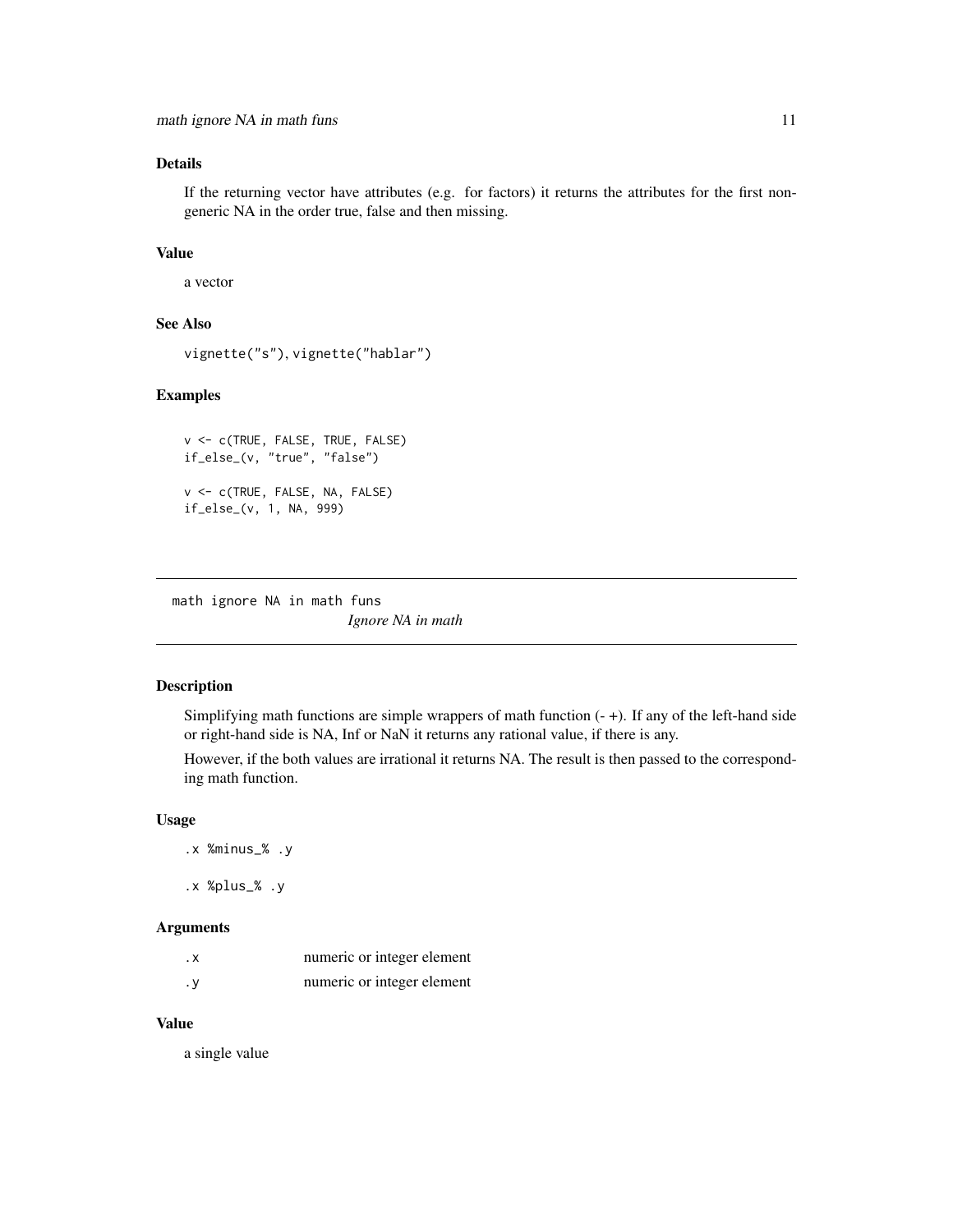### See Also

```
vignette("s"), vignette("hablar")
```
## Examples

## Not run: # The simplest case 3 %minus\_% 2 # But with NA it returns 3 as if the NA were zero 3 %minus\_% NA # It doesnt matter if the irrational number is on left- or right-hand. NA %plus\_% 5 ## End(Not run)

n\_unique count unique elements *n\_unique*

#### Description

Simple wrapper for length(unique(.x)). If you use n\_unique\_(.x) then NA is ignored when counting.

## Usage

n\_unique(.x, ignore\_na = FALSE)

n\_unique\_(.x, ignore\_na = TRUE)

n\_unique\_(.x, ignore\_na = TRUE)

#### Arguments

| . х       | a vector                                                      |
|-----------|---------------------------------------------------------------|
| ignore_na | a logical indicating whether missing values should be removed |

#### Value

a single numeric vector of the same length as the data frame it is applied to.

#### See Also

```
vignette("s"), vignette("hablar")
```
<span id="page-11-0"></span>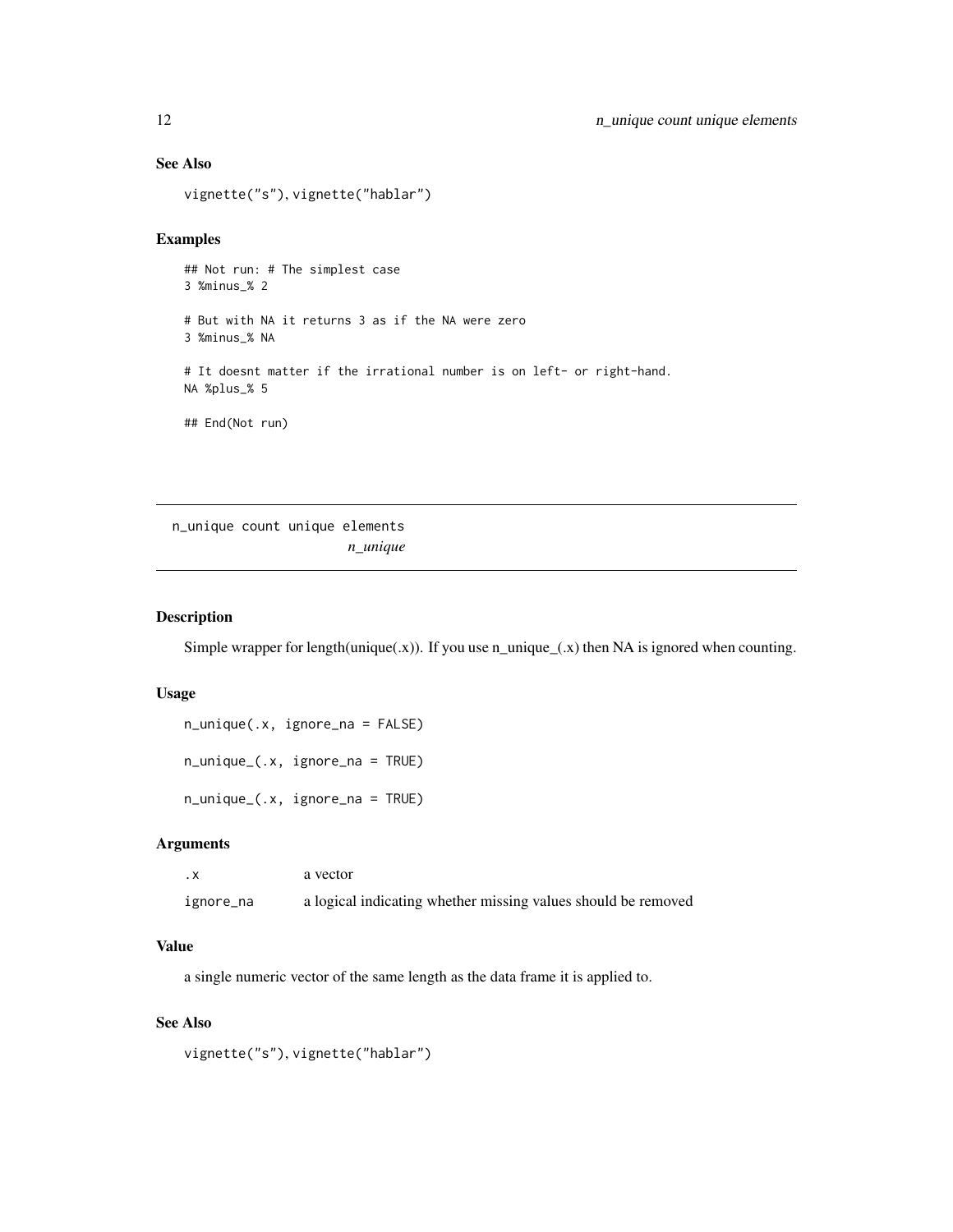#### <span id="page-12-0"></span>rationalize 13

## Examples

# Simple n\_unique(c(1, 2, 2, 3)) # Same result as above eventhough vector includes NA n\_unique\_(c(1, 2, 2, 3, NA))

<span id="page-12-1"></span>

## Description

Only allow rational values in numeric vectors

rationalize transforms all numeric elements to be rational values or NA, thus removes all NaN, Inf and replaces them with NA.

#### Usage

```
rationalize(.x, ...)
## Default S3 method:
rationalize(.x, ...)
## S3 method for class 'numeric'
rationalize(.x, ...)
## S3 method for class 'data.frame'
rationalize(.x, ...)
```
#### Arguments

| . x                     | vector or data.frame                                           |
|-------------------------|----------------------------------------------------------------|
| $\cdot$ $\cdot$ $\cdot$ | columns to be evaluated. Only applicable if x is a data frame. |

## Details

#' If a non-numeric vector is passed, it is unchanged. If a data.frame is passed, it evaluates all columns separately.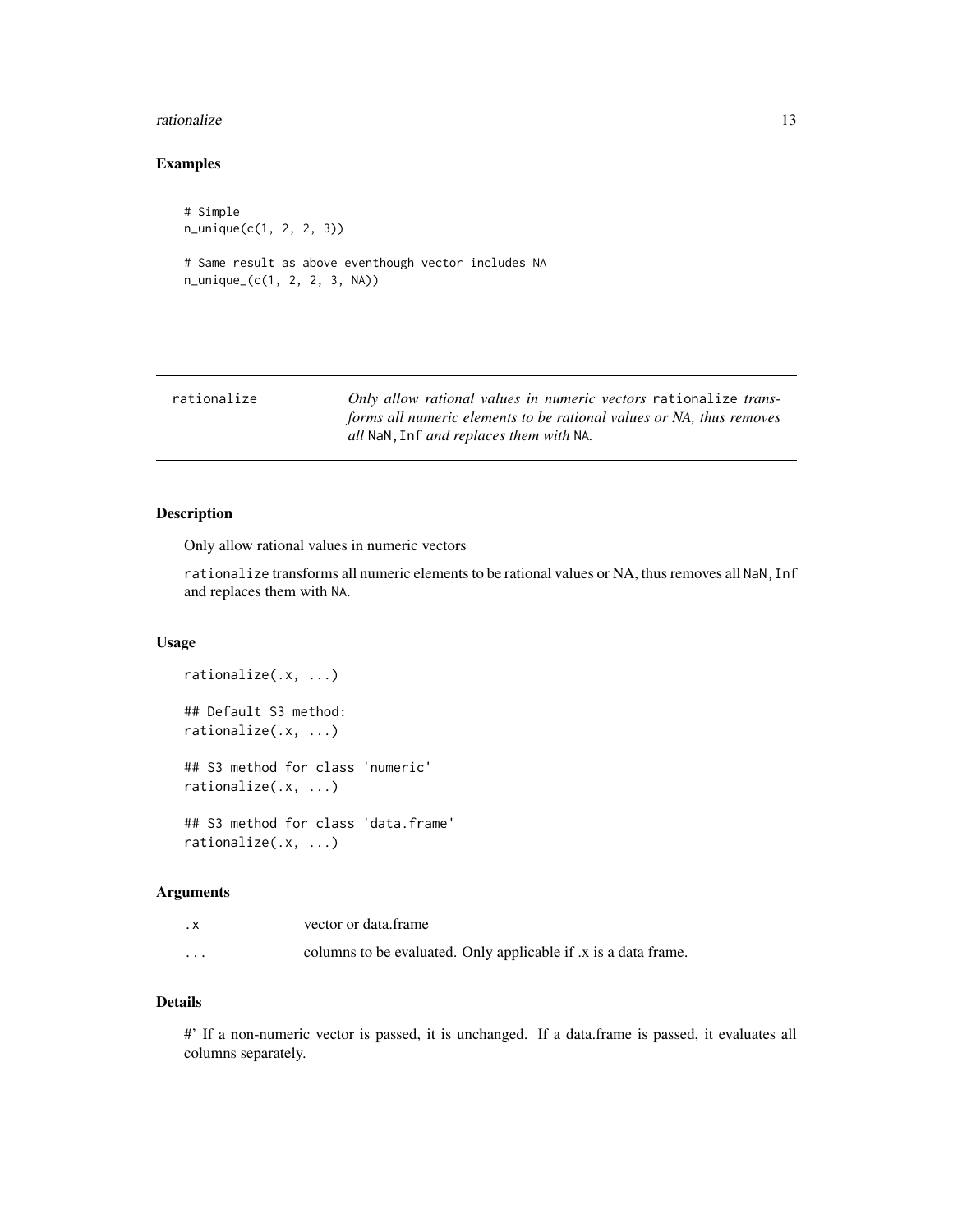## Value

For vectors: same data type/class as .x. For data.frame: a tbl data frame.

NULL NULL

NULL

## See Also

```
s, rationalize, vignette("s"), vignette("hablar")
```
## Examples

```
x <- c(3, -Inf, 6.56, 9.3, NaN, 5, -Inf)
rationalize(x)
df \leftarrow data . frame(num\_col = c(Inf, 3, \text{NaN}),chr_{col} = c("a", "b", "c"),
                   stringsAsFactors = FALSE)
df
rationalize(df)
```

| repeat_df | repeat_df |
|-----------|-----------|
|           |           |

## Description

Repeats a data frame n times. Useful for testing on large data frames.

## Usage

 $repeat\_df(.df, n, id = NULL)$ 

## Arguments

| . df | a data frame                                                                |
|------|-----------------------------------------------------------------------------|
| n    | times the data frame should be repeated                                     |
| id   | a character element that creates a column with a number for each repetition |

## Value

a vector of the integers 1, 0 and NA (if not dummy\_ is used).

## See Also

vignette("hablar")

<span id="page-13-0"></span>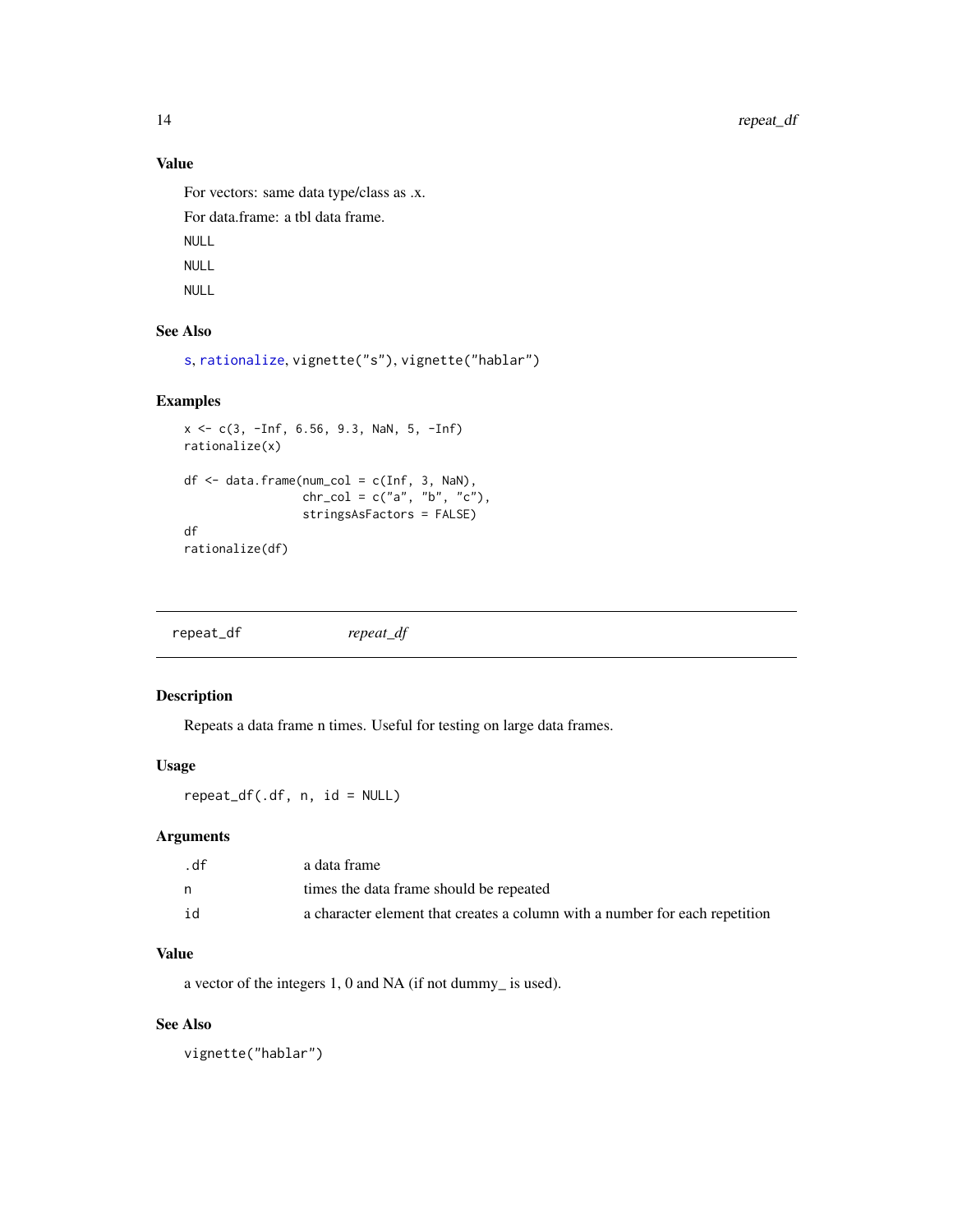#### <span id="page-14-0"></span>replacers and the contract of the contract of the contract of the contract of the contract of the contract of the contract of the contract of the contract of the contract of the contract of the contract of the contract of

## Examples

repeat\_df(mtcars, 2)

## replacers *replacemnt and specials*

## Description

If-this-type-then replace with x. And the other way around; replace with x if this.

## Usage

| if_na(.x, replacement, missing = NULL)                                |
|-----------------------------------------------------------------------|
| if_nan(.x, replacement, missing = NULL)                               |
| if_inf(.x, replacement, missing = NULL)                               |
| if_zero(.x, replacement, missing = NULL)                              |
| na_if(.x, condition, replace_na = FALSE)                              |
| $nan\_if(.x, condition, replace\_na = FALSE)$                         |
| $inf_i(x, \text{condition}, \text{replace} = \text{FALSE})$           |
| zero_if(.x, condition, replace_na = FALSE)                            |
| if_not_na(.x, replacement, missing = NULL)                            |
| $if\_inf(.x, replacement, missing = NULL)$                            |
| $if\_nan(x, replacement, missing = NULL)$                             |
| if_zero(.x, replacement, missing = NULL)                              |
| na_if(.x, condition, replace_na = FALSE)                              |
| $inf_i(x, \text{condition}, \text{replace} \text{na} = \text{FALSE})$ |
| nan_if(.x, condition, replace_na = FALSE)                             |
| $zero_i f(.x, condition, replace_na = FALSE)$                         |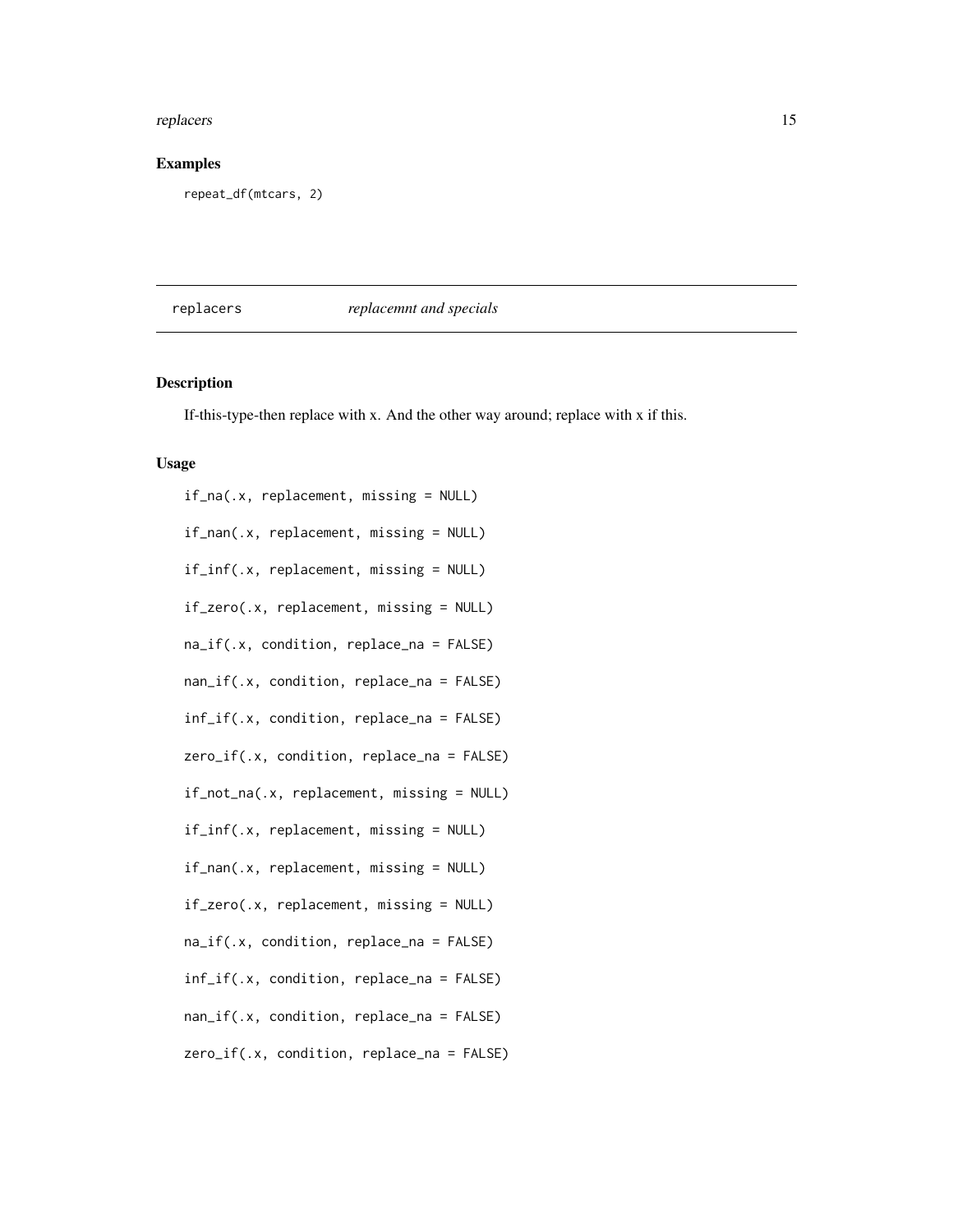### Arguments

| $\cdot$ X   | a vector                                                      |
|-------------|---------------------------------------------------------------|
| replacement | a replacement if condition is TRUE                            |
| missing     | a value that replace missing values in condition.             |
| condition   | a predicament                                                 |
| replace_na  | if TRUE, missing values in condition will be replaced as well |

## Value

a vector

## See Also

vignette("s"), vignette("hablar")

#### Examples

```
v \leq c(1, NA, 2)if_na(v, 100)
v < -c(999, NA, 2)zero\_if(v, v == 999)
```
#### <span id="page-15-1"></span>retype *Return simple data types*

## Description

retype transforms all elements into simple classes. The simple classes are date, numeric and character. By transforming all elements to these classes no information is lost, while simplifying the object. See details below for more information or type vignette("retype") in the console.

## Usage

```
retype(.x, ...)
## Default S3 method:
retype(.x, ...)
## S3 method for class 'logical'
retype(.x, ...)## S3 method for class 'integer'
retype(.x, \ldots)
```
<span id="page-15-0"></span>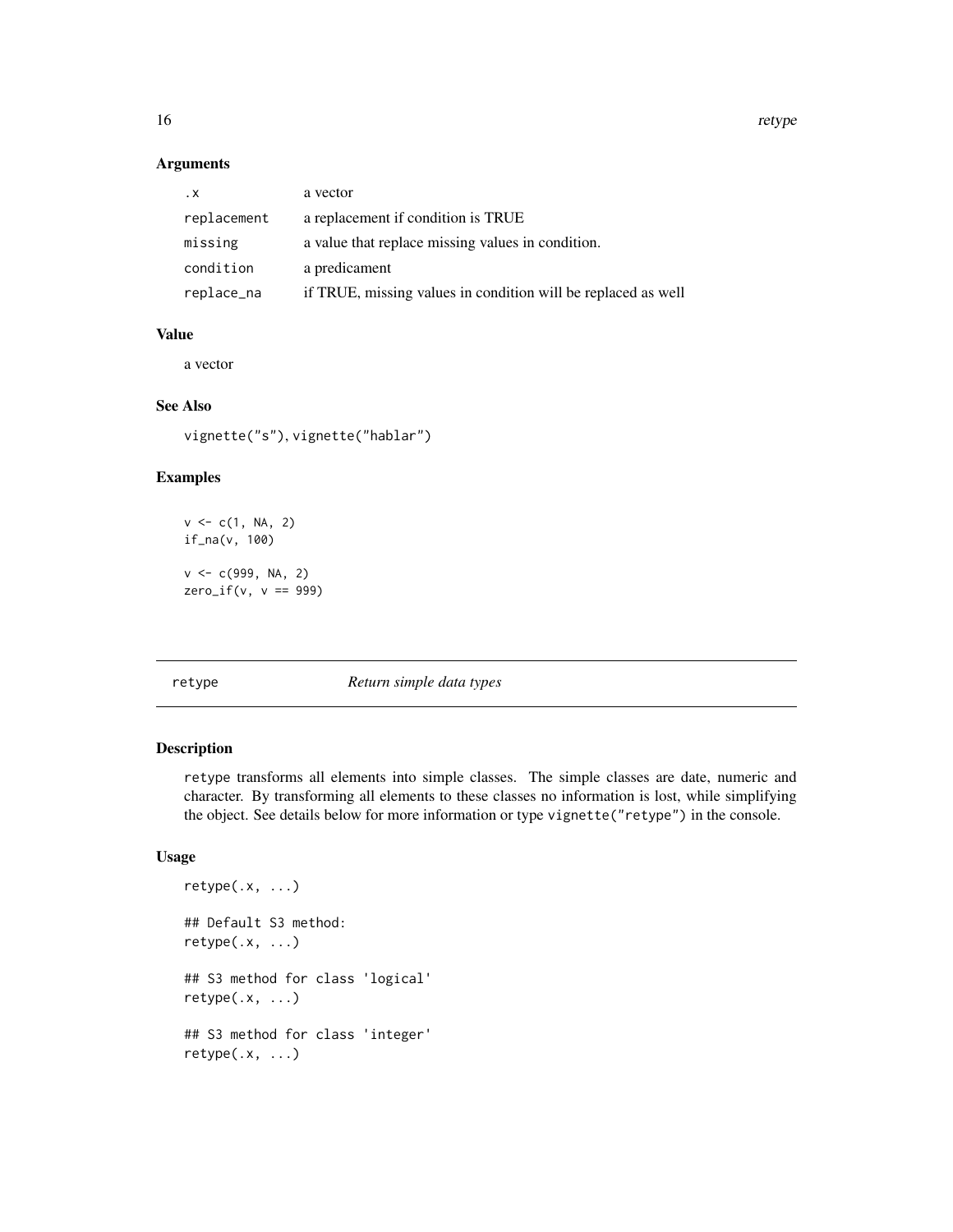#### <span id="page-16-0"></span>retype that the set of the set of the set of the set of the set of the set of the set of the set of the set of the set of the set of the set of the set of the set of the set of the set of the set of the set of the set of t

```
## S3 method for class 'Date'
retype(.x, ...)## S3 method for class 'POSIXct'
retype(.x, \ldots)## S3 method for class 'numeric'
retype(.x, \ldots)## S3 method for class 'list'
retype(.x, \ldots)## S3 method for class 'data.frame'
retype(.x, ...)
```
#### Arguments

| . X      | vector or data frame                                     |  |
|----------|----------------------------------------------------------|--|
| $\cdots$ | column names to be evaluated. Only if x is a data frame. |  |

## Details

Each vector past to retype is reclassified into the highest position in a simplification hierarchy without loosing any information. This means that: Factors are converted to characters. However, character vectors (or vectors changed to character initially) are checked to see if they could be a numeric vector without error. If so, it is transformed into a numeric vector which is higher in the hierarchy. Vectors of class logical, integer are changed to numerical. Dates and date time (POSIXct) goes through the same procedure. Lists and complex vectors are left unchanged because the are neither simple nor complicated.

#### Value

For vectors: simple class of .x.

For data.frame: a tbl data frame with simple classes.

NULL NULL

NULL NULL NULL NULL NULL NULL

## See Also

[s](#page-17-1), [rationalize](#page-12-1) #' vignette("retype"), vignette("s"), vignette("hablar")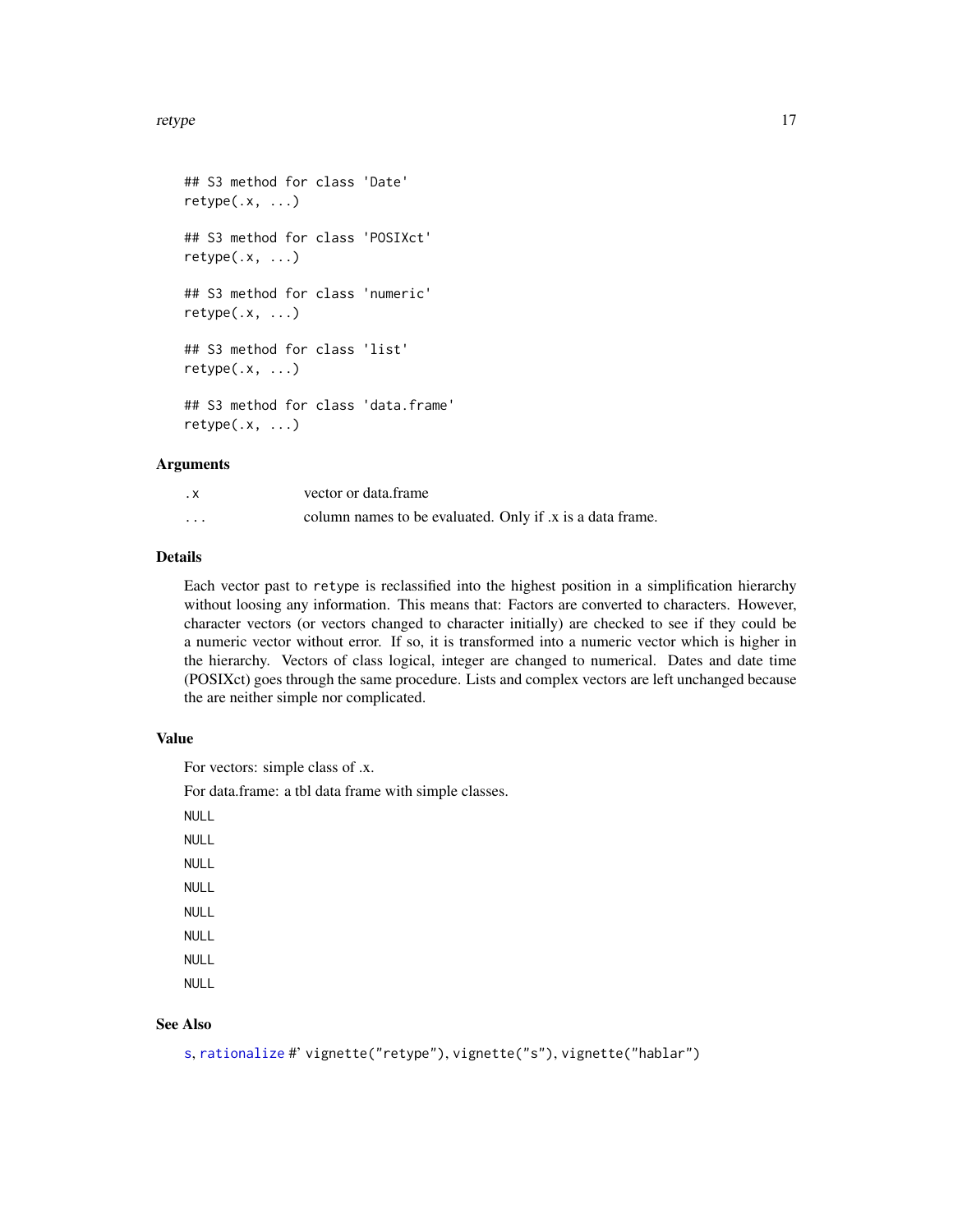#### Examples

```
# Dates
dte <- as.Date(c("2018-01-01", "2016-03-21", "1970-01-05"))
retype(dte)
retype(dte)
# Factors
fct <- as.factor(c("good", "bad", "average"))
retype(dte)
# Character that only contains numeric elements
num_chr <- c("3","4.0", "3,5")
retype(num_chr)
# Logical
lgl <- c(TRUE, FALSE, TRUE)
retype(lgl)
# Data frame with all the above vectors
df <- data.frame(dte = dte,
                 fct = fct,
                 num_chr = num_chr,
                 lgl = lgl,
                 stringsAsFactos = FALSE)
df
retype(df)
```
<span id="page-17-1"></span>

| w |  |
|---|--|
|   |  |

#### s *Make vector shorter and simpler*

#### Description

s means simple and short. It removes all non-values, i.e. NA,Inf,NaN from a vector. However, if the length is 0 it returns NA. It is useful in combination with summary functions, e.g. mean, sum or min, when an answer is desired, if there is one in the data. In any other case NA is returned. Type vignette("s") in the console for more information.

#### Usage

s(.x, ignore\_na = TRUE)

#### Arguments

| $\cdot$ X | one vector. Does not work for factors.                                       |
|-----------|------------------------------------------------------------------------------|
| ignore_na | if TRUE then NA omitted from results, as long as any non-NA element is left. |

## Value

a shortened and simplified vector

<span id="page-17-0"></span> $18 \t s$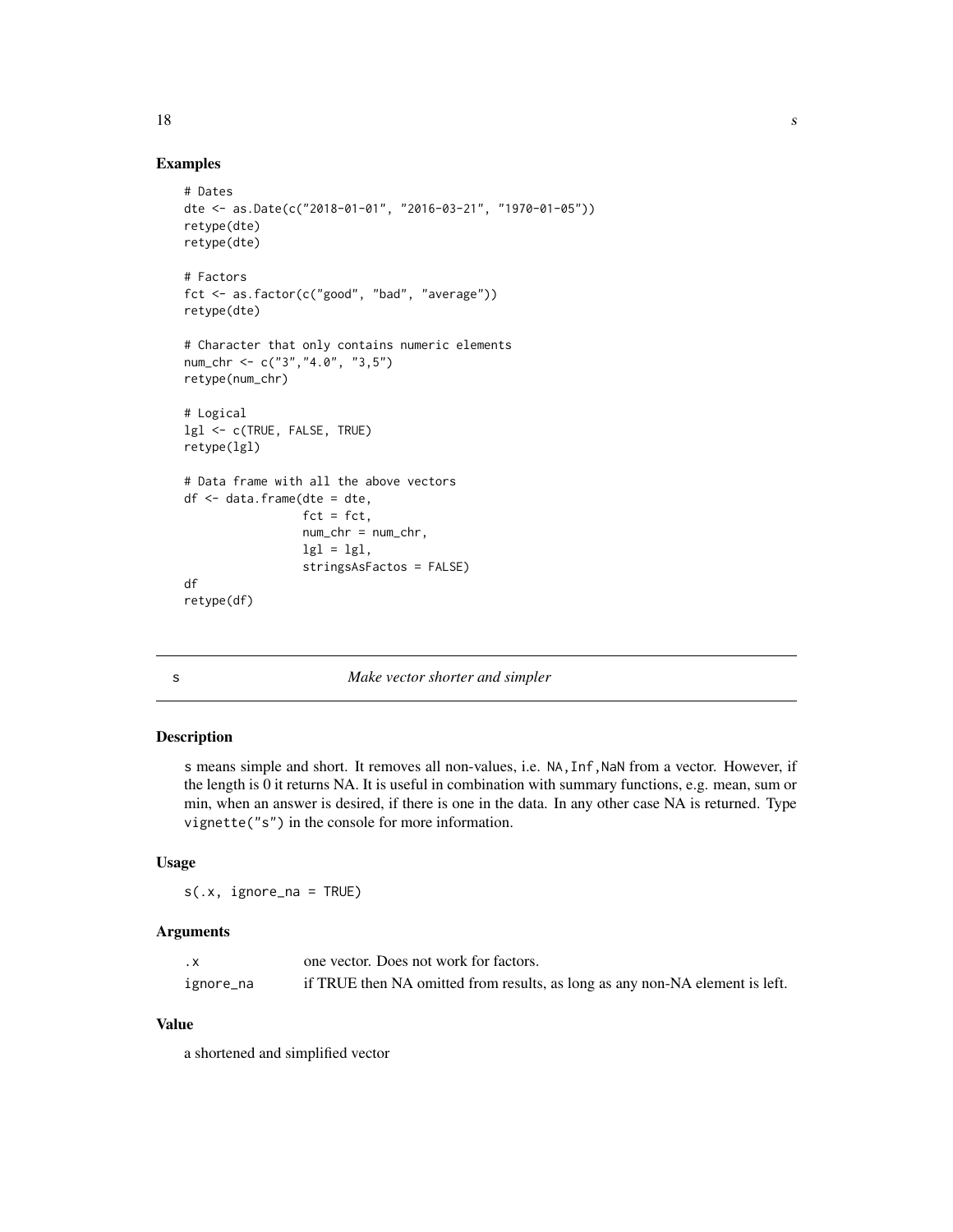<span id="page-18-0"></span>

## See Also

```
retype, rationalize, vignette("s"), vignette("hablar")
```
## Examples

```
## Not run:
library(dplyr)
## s on a weird numeric vector
vector \leq c(7, \text{NaN}, 6, -Inf, 5, 4, \text{NA})s(vector)
## Sum vector with non-rational values
vector \leq c(7, NaN, \simInf, 4)
# Base R
sum(vector)
# With s
sum(s(vector))
## Max of vector with only NA
# Base R
max(vector, na.rm = TRUE)
# With s
max(s(vector))
## First of vector when NA is first element
vector <- c(NA, "X", "Y")
# dplyr R
first(vector)
# With s
first(s(vector))
## Use of s when NA should not be removes
vector \leq c(7, Inf, NA, 4)
# Base R
sum(vector)
# With s
sum(s(vector, ignore_na = FALSE))
## s when summarizing a weird data.frame
df_test \leftarrow data.frame(a = c(NaN, 1, -Inf, 3),b = c(NA, "Q", "P", "P"),c = c(NA, NA, NA, NA),stringsAsFactors = FALSE)
df_test
# Base R aggregation with dplyr's summarize
summarise(df_test, mean_a = mean(a),
                   min_c = min(c, na.rm = TRUE))# With s
summarise(df_test, mean_a = mean(s(a)),
                   min_c = min(s(c)))
```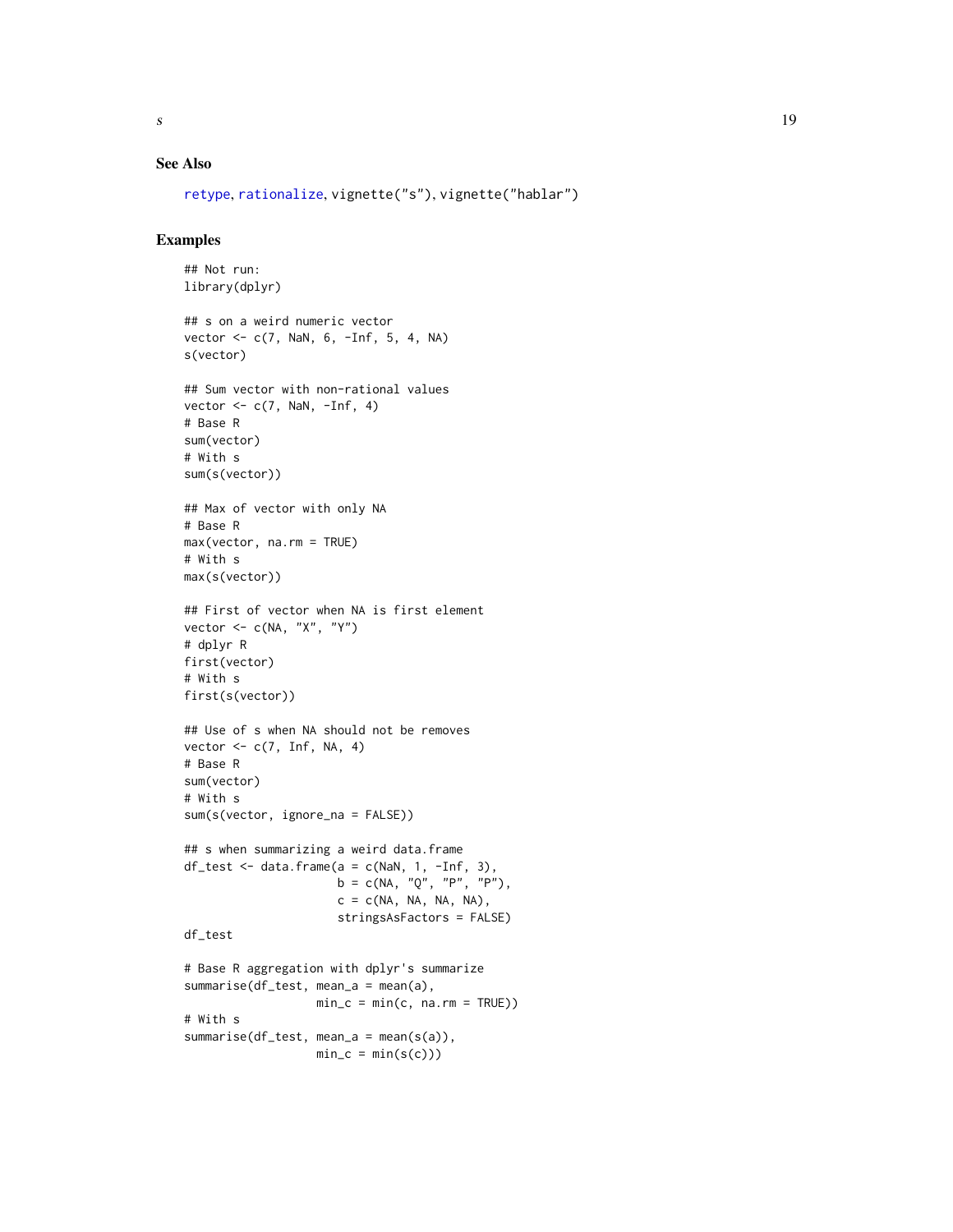<span id="page-19-0"></span>## End(Not run)

set\_wd\_to\_script\_path *Set wd to script path*

#### Description

Sets working directory to the path where the R-script is located. Only works inside [Rstudio] and in a script (i.e. not in the console). Additionally, the R-script needs to be saved in a path to work.

#### Usage

```
set_wd_to_script_path()
```
#### Value

NULL. In the background the working directory has changed if not any errors occurred.

this\_date *this\_date*

## Description

Returns the current day, month or year. Day and month returns dates and year a 4 digit number.

#### Usage

```
this_day()
```
this\_month()

this\_year()

#### Value

a date or number

## Examples

```
this_day()
this_month()
this_year()
```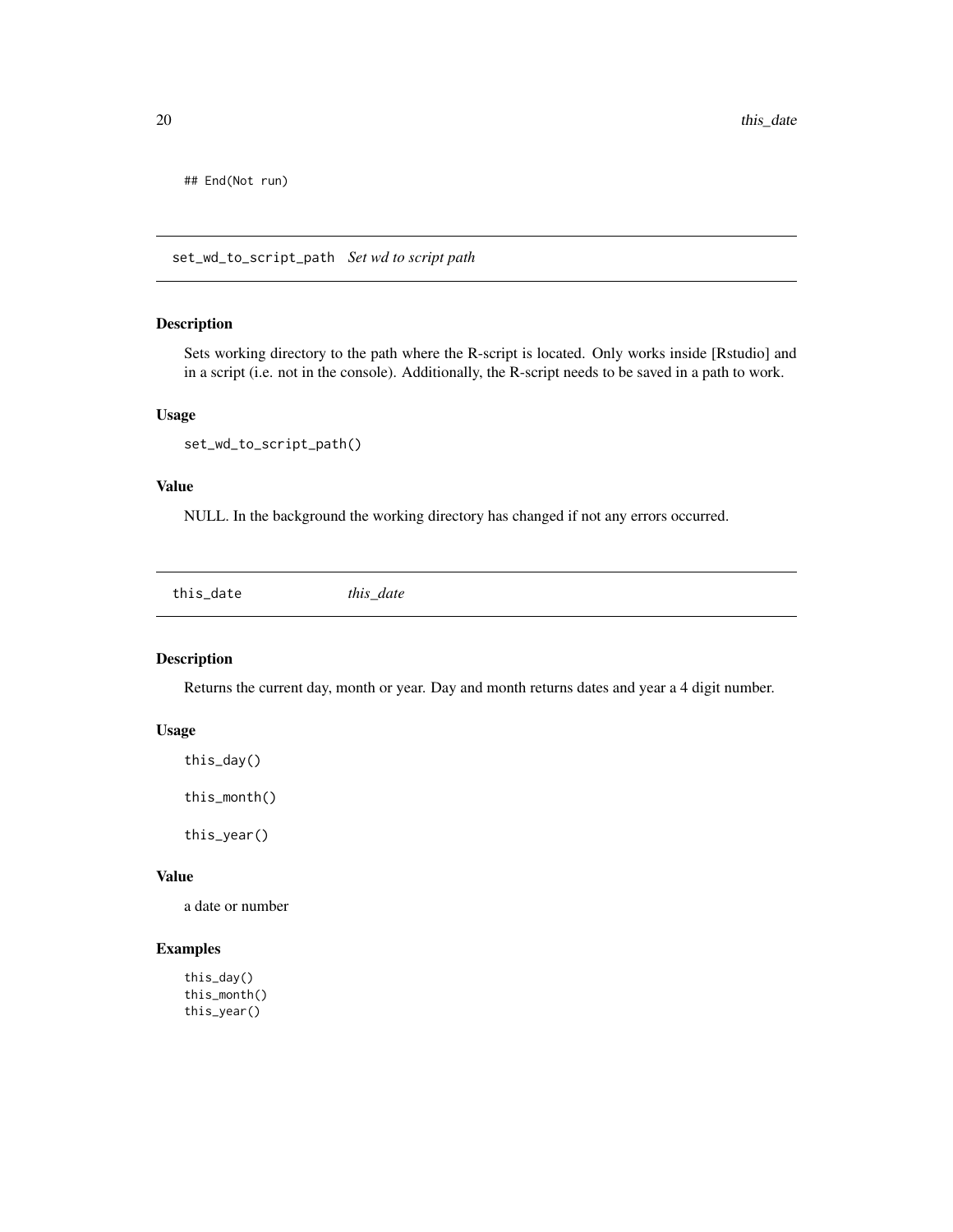<span id="page-20-0"></span>wrapper - s and summary funs

*Combine aggregate functions and s*

#### Description

[summary function\_\*] functions are simple wrappers of aggregate function and the s function. s removes all non-values, i.e. NA,Inf,NaN from a vector. However, if the length is 0 it returns NA. The result is then passed to the corresponding aggregation function. For example,  $min_{x}(x)$  is identical to  $min(s(x))$ . Please read vignette("s") for more information.

#### Usage

```
max_(.x, ignore_na = TRUE)
min_(.x, ignore_na = TRUE)
sum_(.x, ignore_na = TRUE)
mean_(.x, ignore_na = TRUE)
median_(.x, ignore_na = TRUE)
sd_(.x, ignore_na = TRUE)
var_(.x, ignore_na = TRUE)
first_{-}(x, ignore_{-}na = TRUE)last_(.x, ignore_na = TRUE)
first_non_na(.x)
squeeze(.x, ignore_na = FALSE)
squeeze_(.x, ignore_na = TRUE)
```
#### Arguments

| . х       | a single vector                          |
|-----------|------------------------------------------|
| ignore_na | if false missing values are not omitted. |

#### Details

'first\_non\_na' is a faster version of 'first' since it only search for a non NA value until it finds one. 'squeeze' on the other hand checks if all elements are equal and then returns only that value.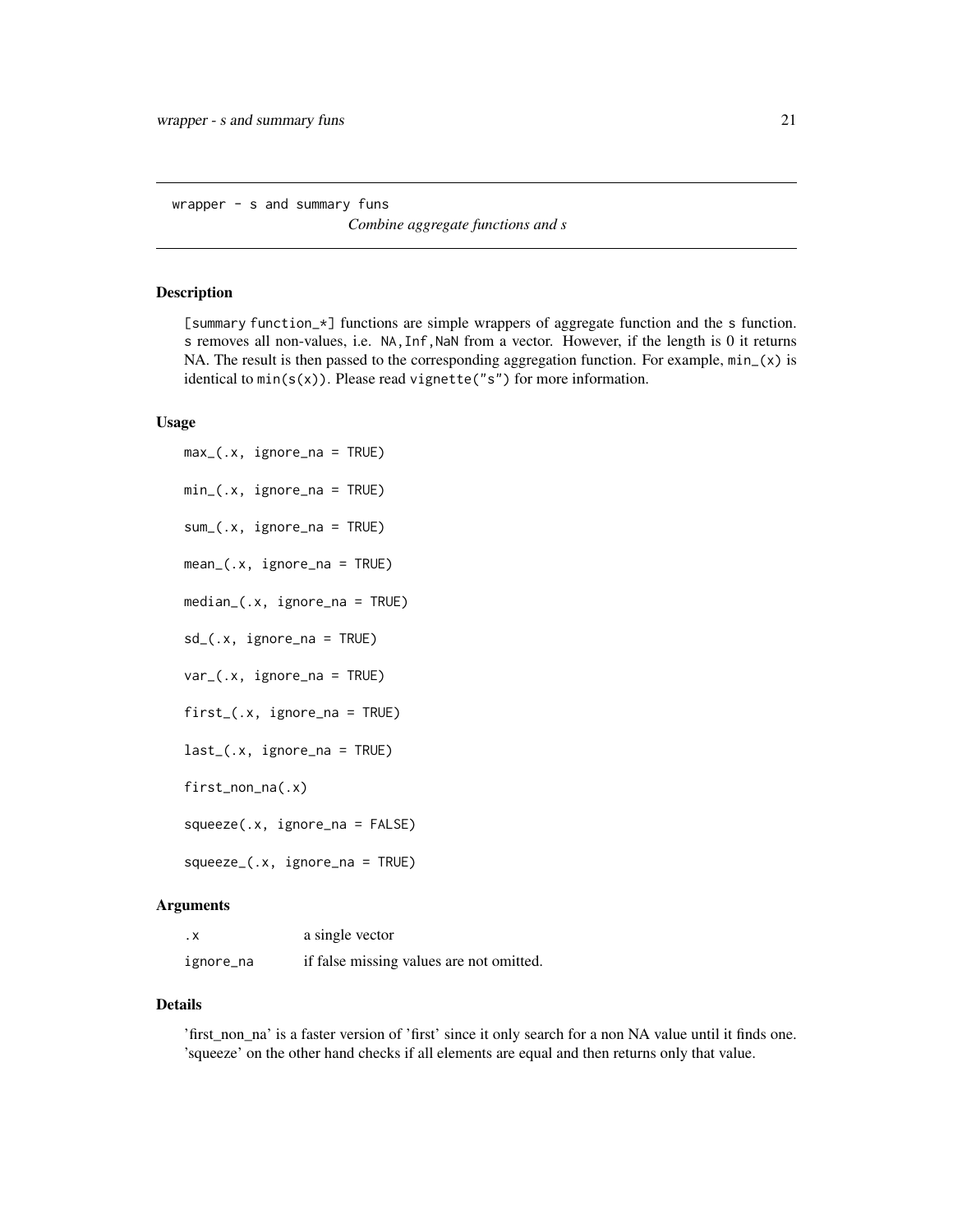## Value

a single aggregated value

## See Also

vignette("convert"), vignette("hablar")

## Examples

```
## sum_ on non-rational numeric vector
vector \leq c(7, NaN, -Inf, 4)
sum_(vector)
```
## Min of vector with length 0 vector  $<-c()$ # With a wrapped s min\_(vector)

## Max of vector with only NA # With a wrapped s max\_(vector)

## Use of s when NA should not be removed vector  $\leq$  c(7, Inf, NA, 4) # With a wrapped s sum\_(vector, ignore\_na = FALSE)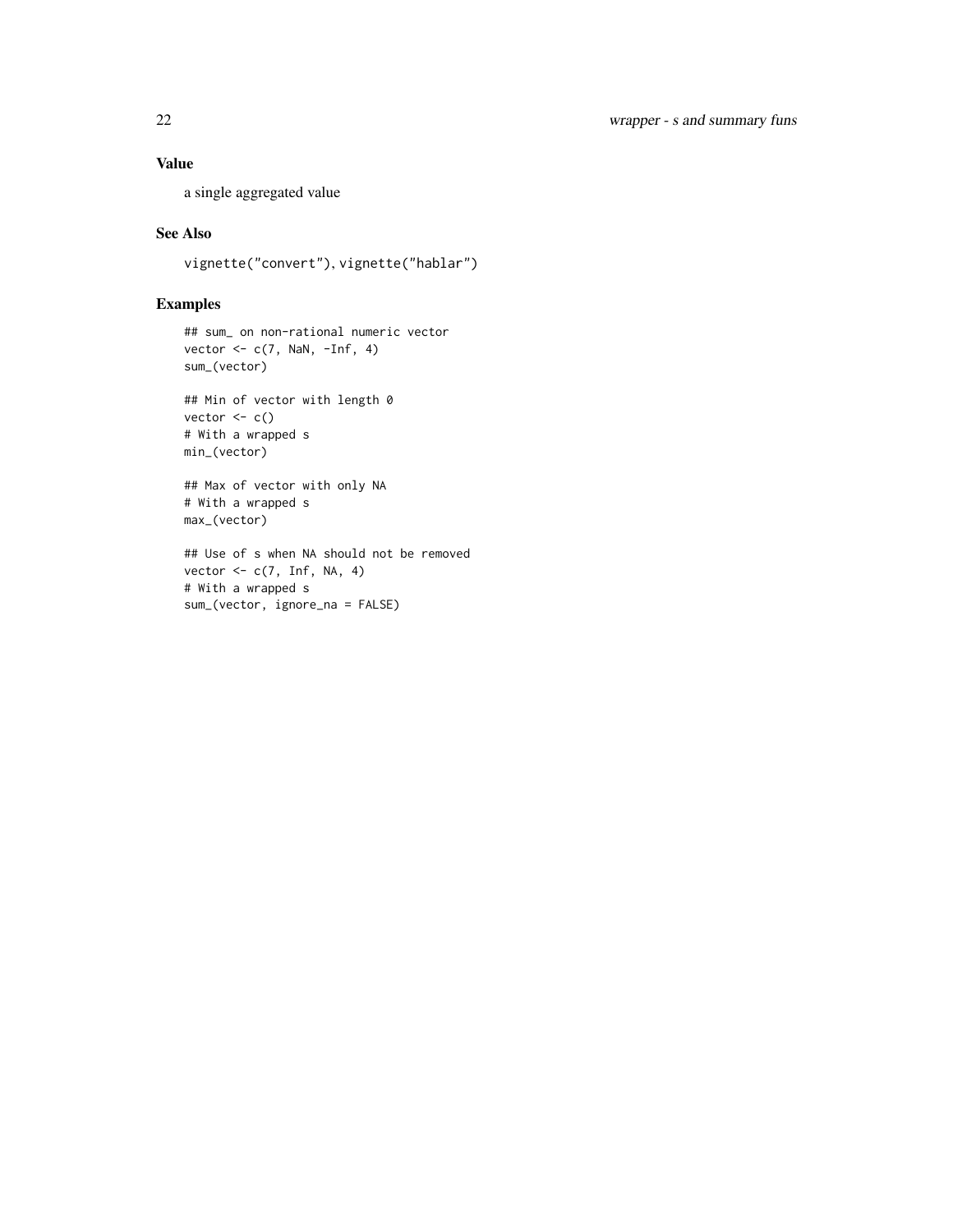# <span id="page-22-0"></span>Index

%minus\_% *(*math ignore NA in math funs*)*, [11](#page-10-0) %plus\_% *(*math ignore NA in math funs*)*, [11](#page-10-0) Always *(*convert*)*, [4](#page-3-0) as\_reliable, [2](#page-1-0) as\_reliable\_dte *(*as\_reliable*)*, [2](#page-1-0) as\_reliable\_dtm *(*as\_reliable*)*, [2](#page-1-0) as\_reliable\_int *(*as\_reliable*)*, [2](#page-1-0) as\_reliable\_lgl *(*as\_reliable*)*, [2](#page-1-0) as\_reliable\_num *(*as\_reliable*)*, [2](#page-1-0) before *(*convert*)*, [4](#page-3-0) character *(*convert*)*, [4](#page-3-0) check\_complete\_set *(*check\_df*)*, [3](#page-2-0) check\_df, [3,](#page-2-0) *[9](#page-8-0)* check\_duplicates *(*check\_df*)*, [3](#page-2-0) check\_inf *(*check\_df*)*, [3](#page-2-0) check\_irrational *(*check\_df*)*, [3](#page-2-0) check\_na *(*check\_df*)*, [3](#page-2-0) check\_nan *(*check\_df*)*, [3](#page-2-0) chr *(*convert*)*, [4](#page-3-0) classes *(*convert*)*, [4](#page-3-0) columns *(*convert*)*, [4](#page-3-0) console *(*convert*)*, [4](#page-3-0) conversion *(*convert*)*, [4](#page-3-0) convert, *[2](#page-1-0)*, [4](#page-3-0) converts *(*convert*)*, [4](#page-3-0) could\_chr\_be\_dtm *(*could\_this\_be\_that*)*, [6](#page-5-0) could\_chr\_be\_int *(*could\_this\_be\_that*)*, [6](#page-5-0) could\_chr\_be\_num *(*could\_this\_be\_that*)*, [6](#page-5-0) could\_dtm\_be\_dte *(*could\_this\_be\_that*)*, [6](#page-5-0) could\_num\_be\_int *(*could\_this\_be\_that*)*, [6](#page-5-0) could\_this\_be\_that, [6](#page-5-0) create\_dummy, [7](#page-6-0) cum\_unique *(*cumulative\_*)*, [8](#page-7-0) cum\_unique\_ *(*cumulative\_*)*, [8](#page-7-0) cummean\_ *(*cumulative\_*)*, [8](#page-7-0)

cumsum\_ *(*cumulative\_*)*, [8](#page-7-0) cumulative\_, [8](#page-7-0) dbl *(*convert*)*, [4](#page-3-0) dte *(*convert*)*, [4](#page-3-0) dtm *(*convert*)*, [4](#page-3-0) dummy *(*create\_dummy*)*, [7](#page-6-0) dummy\_ *(*create\_dummy*)*, [7](#page-6-0) factors *(*convert*)*, [4](#page-3-0) fct *(*convert*)*, [4](#page-3-0) find\_duplicates *(*find\_in\_df*)*, [8](#page-7-0) find\_in\_df, *[4](#page-3-0)*, [8](#page-7-0) find\_inf *(*find\_in\_df*)*, [8](#page-7-0) find\_irrational *(*find\_in\_df*)*, [8](#page-7-0) find\_na *(*find\_in\_df*)*, [8](#page-7-0) find\_nan *(*find\_in\_df*)*, [8](#page-7-0) first\_ *(*wrapper - s and summary funs*)*, [21](#page-20-0) first\_non\_na *(*wrapper - s and summary funs*)*, [21](#page-20-0) for *(*convert*)*, [4](#page-3-0) functions. *(*convert*)*, [4](#page-3-0) given, [10](#page-9-0) given\_ *(*given*)*, [10](#page-9-0) if\_else\_, [10](#page-9-0) if\_inf *(*replacers*)*, [15](#page-14-0) if\_na *(*replacers*)*, [15](#page-14-0) if\_nan *(*replacers*)*, [15](#page-14-0) if\_not\_na *(*replacers*)*, [15](#page-14-0) if\_zero *(*replacers*)*, [15](#page-14-0) in *(*convert*)*, [4](#page-3-0) inf\_if *(*replacers*)*, [15](#page-14-0) information. *(*convert*)*, [4](#page-3-0) int *(*convert*)*, [4](#page-3-0)

```
last_ (wrapper - s and summary funs), 21
lgl (convert), 4
```